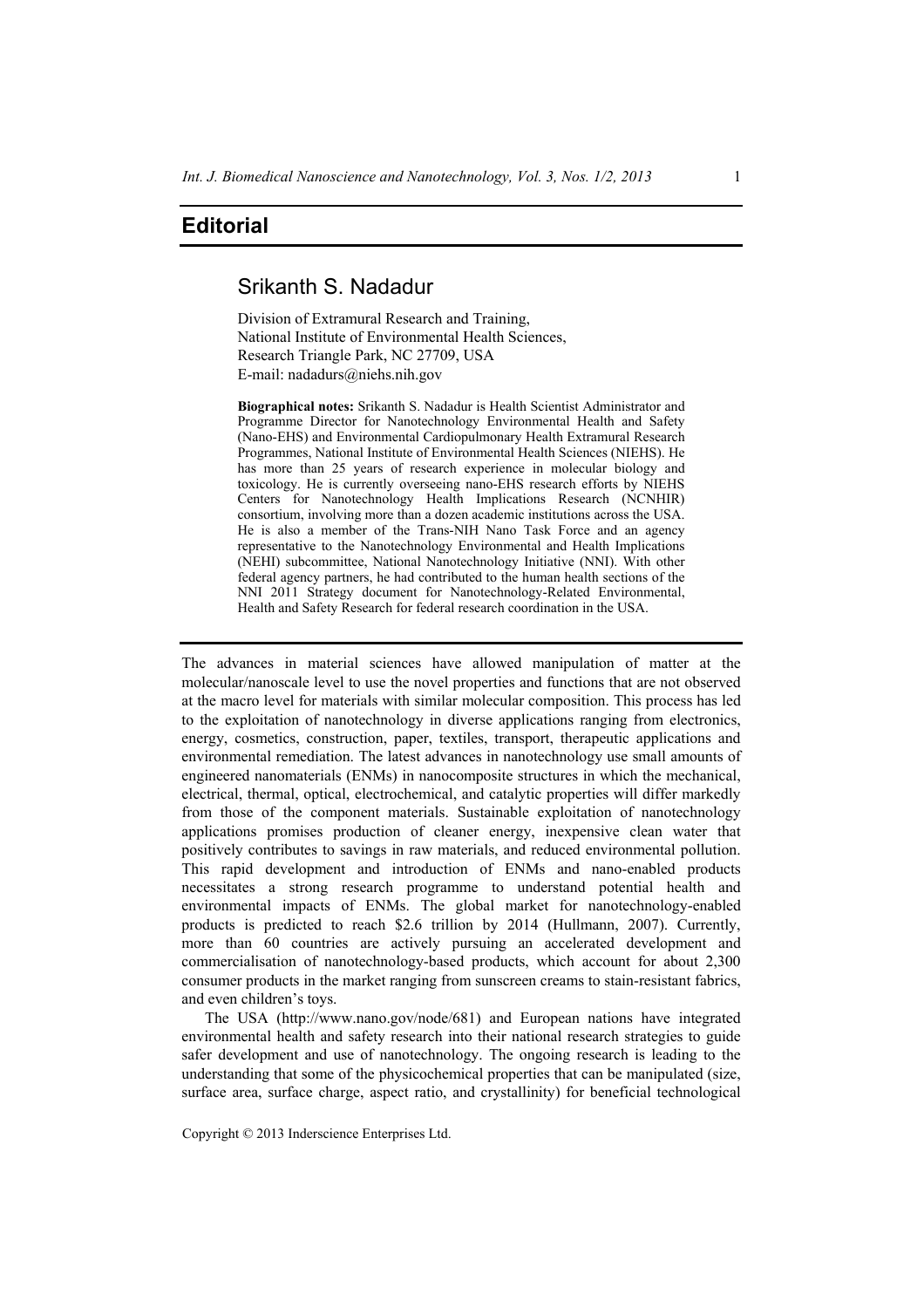### 2 *S.S. Nadadur*

applications pose additional complexities and diversity that do not allow categorisation of ENMs as one group of substances. The fundamental toxicological inquiries using in vitro cell culture systems and animal models to understand possible biochemical and physiological effects from the perspective of nanoparticle 'size' implicate oxidative stress and inflammation in the cytotoxic response (Nel et al., 2006). On the other hand, the mechanical strength and excellent physicochemical properties of carbon nanotubes suggest them to be bio-persistent with potential to induce pulmonary injury, fibrosis, frustrated phagocytosis and differential toxicity response in animal models, depending on the presence of contaminating metals used in the synthesis process (Shvedova et al., 2009; Wang et al., 2011; Murphy et al., 2011). For example, with diverse surface and functional modifications about 50,000 different types of carbon nanotubes can be produced, and assessing their toxicological properties and potential health risks is a daunting task for the regulatory purposes. As a near infinite number of ENMs can be generated, the conventional toxicological approaches of screening one compound at a time may not provide the needed scientific input for toxicity and health risk assessment. Incorporation of systematic high throughput in vitro screening approaches to deduce biological response signatures associated with specific physicochemical properties may allow a hazard ranking approach for detailed analysis in animal models for predicting potential health effects (Meng et al., 2009).

Inhalation, oral, dermal and ocular exposures are the four major routes for ENMs from occupational and environment. Knowledge gained from the ambient particulate matter research efforts on ultrafine particulates that may also include particles in nanoscale size, guided experimental studies to understand pulmonary toxicity of ENMs. The rapid increase in the use of ENMs in food preservation and food packaging had been recognised in the national nanotechnology environmental health and safety strategies. Given the diversity of nanomaterials, consumer products, and potential routes of exposure, it is not possible to cover the complete spectrum of nanotechnology environmental health and safety in one issue. So, this special issue is aimed at providing an overview on diverse rational approaches being used by investigators to address critical scientific issues and gaps to understand environmental health and safety of ENMs.

Xia et al., Heideman et al., and Tanguay et al. review the potential benefits of high to medium throughput in vitro and in vivo approaches and their integration to gain fundamental understanding of biological response to diverse metal oxide and CNT nanoparticles. Worden et al. provide an overview on the use of bilayer lipid membranes that mimic cell membranes to characterise ENM-biomembrane interactions that can provide fundamental understanding of these interactions. The hydrophobic CNTs can be made more hydrophilic by surface functionalisation, which can influence their fate and transport in the environment, as well as their bioavailability (Mitra et al.). The in vitro investigation on 24 commercially available MWCNT in a macrophage-like differentiated THP-1 cell line reports that, depending on contaminating metals (nickel) and cell uptake mechanisms influence the inflammatory response and downstream molecular events (Holian et al.). The hydrophilic and biologically available functionalised CNT toxicity evaluation on an in vitro co-culture system of intestinal epithelial cells combined with proteomic approaches observed CNT-specific molecular and cellular functional alterations with little overlap across CNT type and in the absence of overt toxicity (Witzmann et al.). Bergin and Witzmann review the published literature on potential toxicity outcomes from the ingestion of a variety of nanometals, metal oxides, carbon-based nanoparticles, and polymer/dendrimers. This issue also includes the